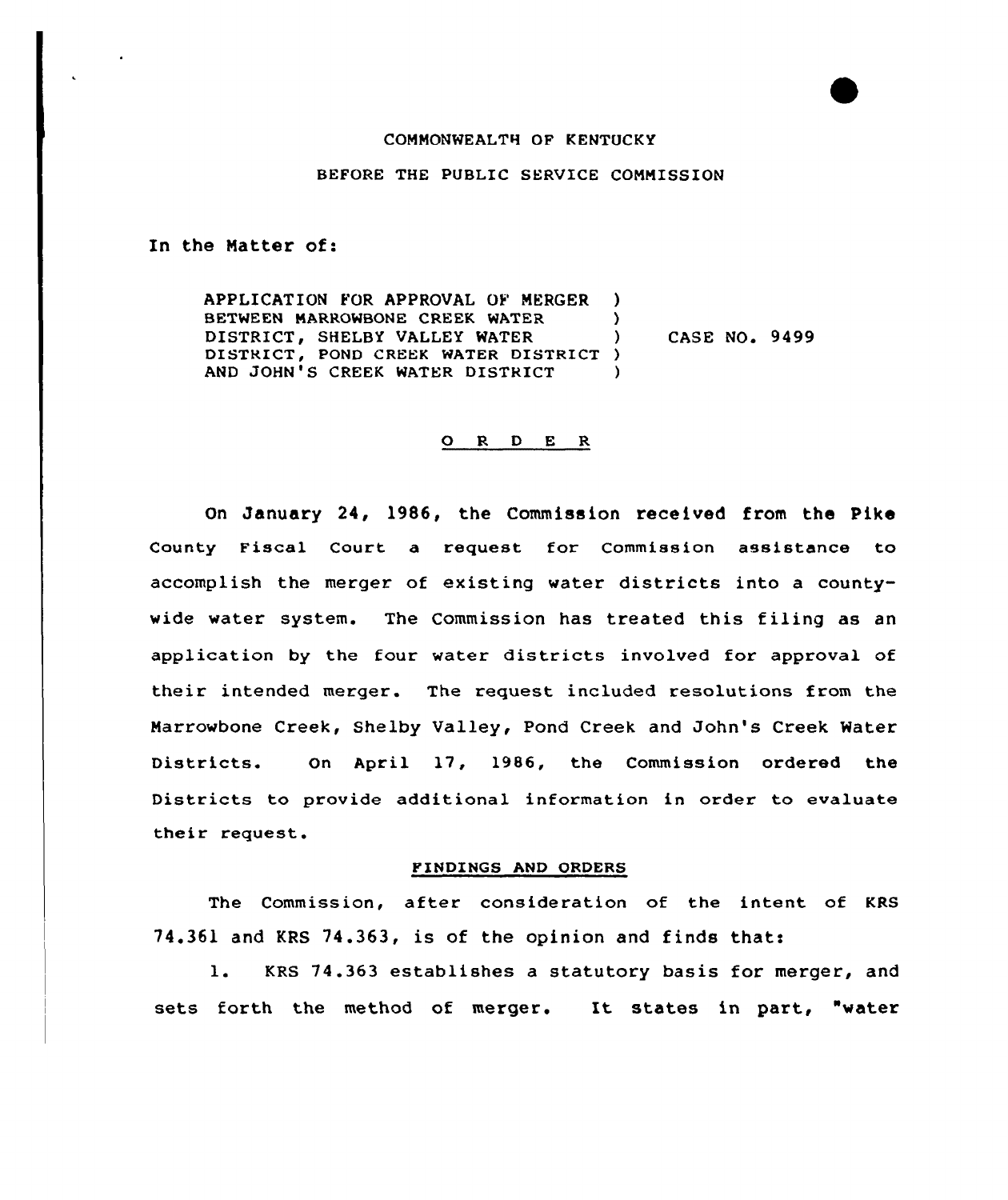districts may by concurrent action and by approval of a majority of the membership of the board of each merge their districts into one."

2. Section (1) of KRS 74.361 establishes <sup>a</sup> statutory basis for merger and sets forth the purposes of merger. It states in parts

The General Assembly of the Commonwealth of Kentucky determines as <sup>a</sup> legislative finding of fact that reduction of the number of operating water districts in the Commonwealth will be in the public interest, in that merger of such districts will tend to eliminate wasteful dup1ication of costs and efforts, result in a sounder and more businesslike degree of management, and ultimately result in greater economies, less cost, and a higher degree of service to the general public; and that the public policy favors the merger of water districts wherever feasible.

3. KRS 74.363 establishes the responsibility for retiring the debts of a merged water district. It states in part:

ed obligations...shall continue to be re-<br>Almond further and interface and the series Bonded obligations...shall continue to be re-<br>tired...from funds collected over the same tired. . . from funds collected over the same<br>area. . . until all bonded obligations of the old district have been retired.

The districts have made it known to the Commission that they anticipate having a debt retirement plan finalized by June  $30$ , 1986.

4. The water districts of Pike County should be merged under <sup>a</sup> name that is descriptive of its purpose and that is distinct from the name of any existing utility or organization. The name of the merged district should be the Mountain Mater District.

 $-2-$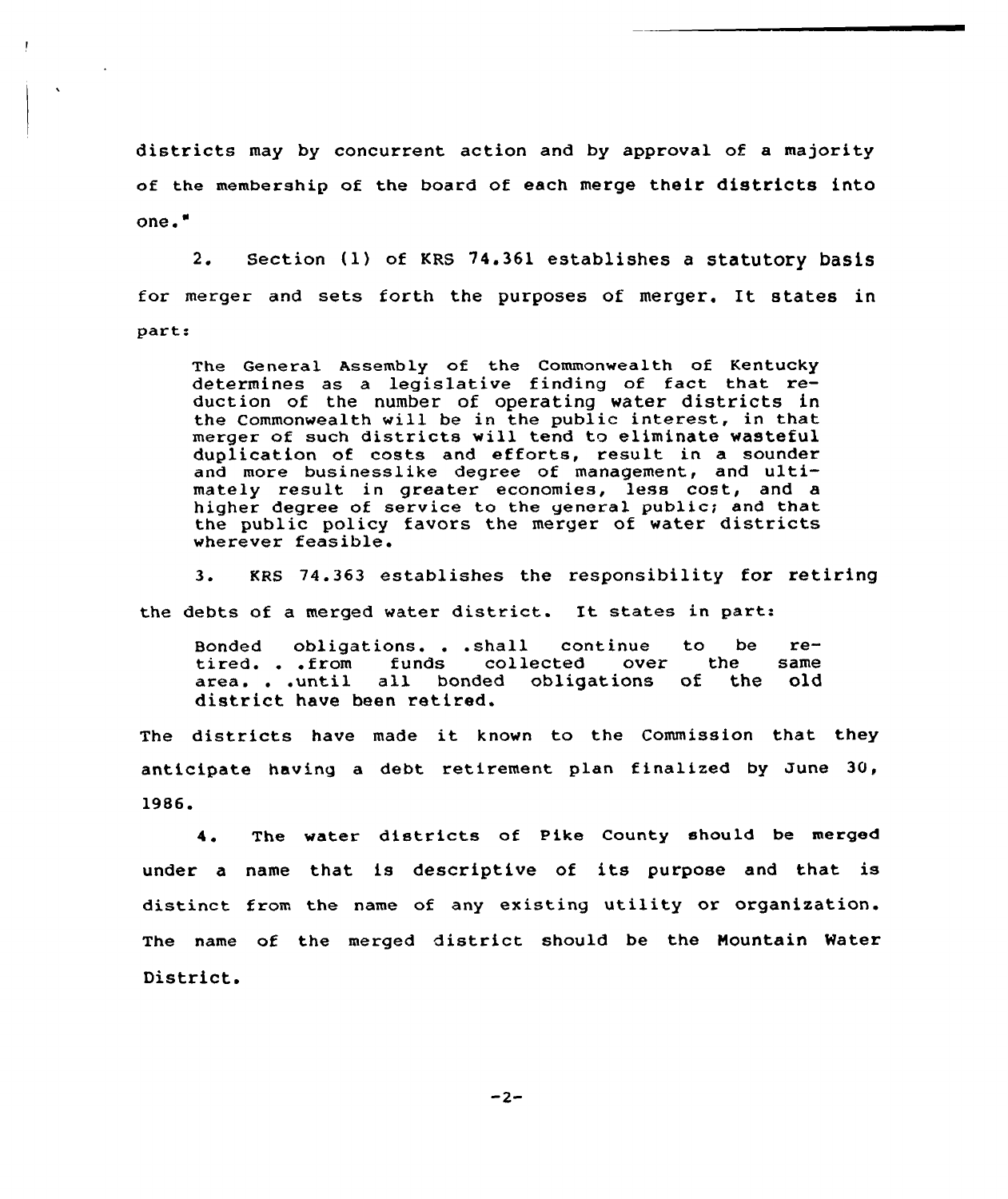5. The Mountain Water District should petition the County Judge/Executive of Pike County for definition of the territorial limits of the District, to include all of the territory now covered by the merging districts.

IT IS THEREFORE ORDERED that

1. Narrowbone Creek Water District, Shelby valley Water District, Pond Creek Water District, and John's Creek Water District shall be merged as of June 30, 1986. As of that date, the above four water districts shall operate as one district under the name "Nountain Water District."

2. The District shall submit to the Commission by July 11, 1986, a schedule of events describing the refinancing plan for the District's debts. This schedule shall be updated quarterly and submitted to the Commission until such time as the debt retirement plan is fully implemented.

3. The water districts of Pike County shall continue the work essential to accomplishment of the merger. All aspects of the merger, including those set out by the Findings herein shall be accomplished within a reasonable time, following the effective merger date of June 30, 1986.

4. All parties of interest are advised that additional Orders may be required to address situations specific to the merging of the Pike County water districts.

 $-3-$